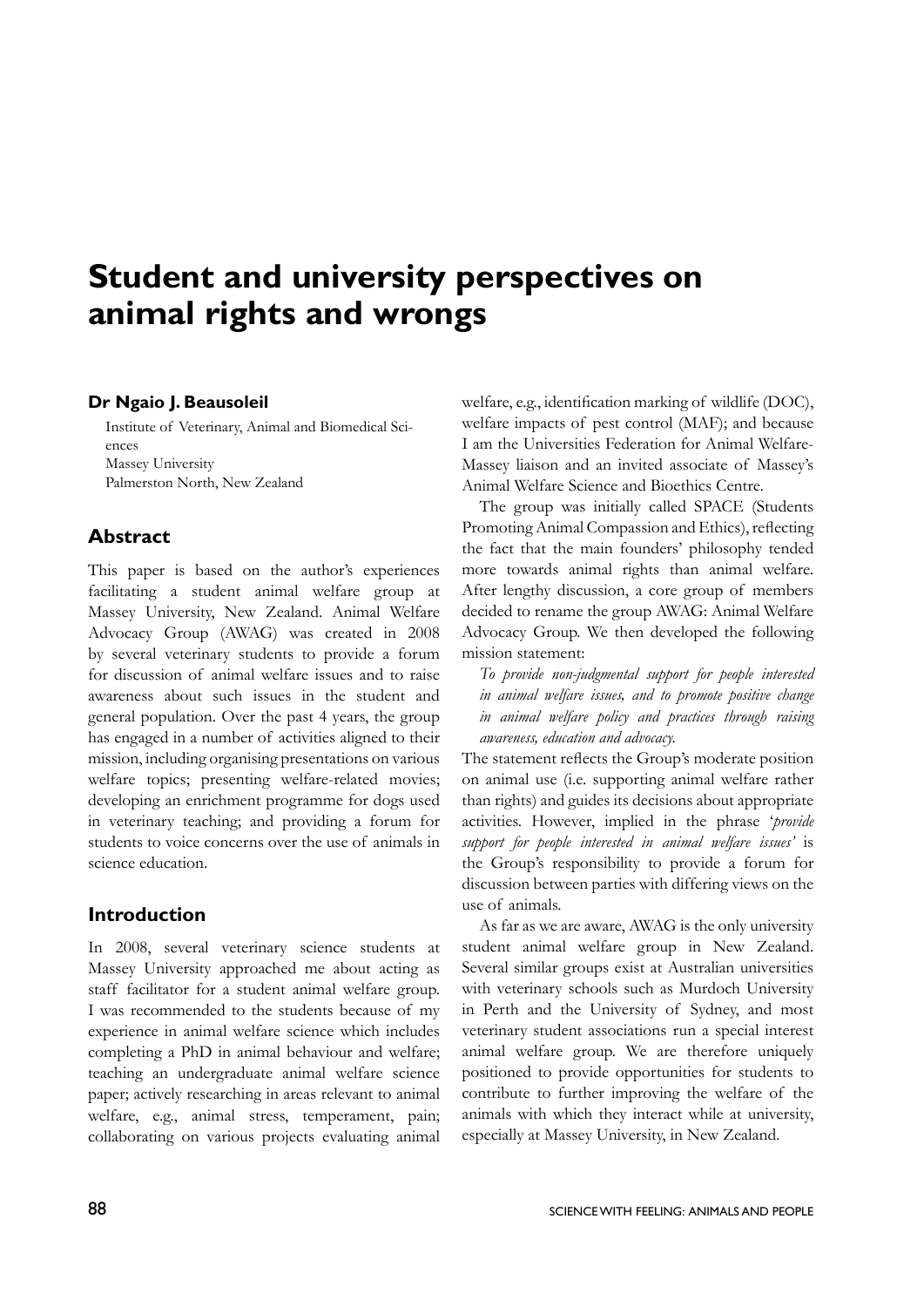Currently, AWAG has 8-10 core members who meet regularly to organise events and informally discuss issues relating to animal welfare. Most of the committee members are female, studying veterinary science or undertaking postgraduate research in animal welfare science, animal production or veterinary science. There is a larger membership who pay a membership levy, attend events and, occasionally, committee meetings.

# **Main findings**

My involvement with the Group over the past 3 years has highlighted five main points relating to the contributions that university students may make to improve animal welfare in their sphere of influence.

#### **Incremental improvement of animal welfare**

AWAG has achieved significant success by incrementally improving animal welfare from within its host institution. As facilitator, one of my roles has been to highlight to members various ways to effect change from their current position. Mellor and Stafford (2001) proposed that significant improvements in animal welfare are most often made incrementally rather than by attempting to achieve a perfect or 'gold-standard' solution immediately, i.e. demanding revolution. In AWAG's case, activities aimed at making small step-wise improvements in the local environment are likely to be viewed as acceptable and attract support. In contrast, attempts to instigate dramatic actions are likely to alienate the host institution and potential community supporters, thereby reducing the group's ability to effect positive change (Mellor & Stafford 2001).

In line with this, AWAG has undertaken a range of activities aimed at increasing awareness of various welfare issues. These include presentations to Massey University students on what animal welfare is; the use of animals in veterinary and science education; organic farming and animal welfare; rescue societies; and welfare volunteer work overseas. In addition, the Group regularly shows movies and documentaries relating to animal welfare.

AWAG students have also worked to directly improve the welfare of animals used in veterinary science education. The Canine Enrichment Programme was initiated in response to concerns held by some students about the experiences dogs

may have during their use in non-invasive teaching exercises. AWAG consulted with stakeholders and developed a successful enrichment programme for the dogs. This included basic training, socialisation and habituation to stimuli commonly encountered in the teaching environment, as well as regular exercise while the dogs were on campus and assisting with re-homing older dogs.

Importantly, AWAG also offers support for concerned university students by providing a forum for discussion about animal welfare issues (see below).

#### **Student concerns relate to lack of information**

Student concerns fielded by AWAG relate mainly to lack of information about the use of animals in veterinary/science education. Particular issues of concern have been: the source of animals used for anatomy dissections; non-recovery surgical training; what to do about welfare concerns arising during veterinary practical work placements; and, as mentioned above, the experiences of dogs used in non-invasive teaching exercises.

Massey University has an international reputation for its implementation of the Three Rs in veterinary and science education. For example, innovations such as the use of Computer Aided Learning have dramatically reduced the number of animals used for teaching purposes (Davies 1997; 2000; 2004; Dewhurst & Davies 2000). It is important for this fact to be explicitly communicated to students both at the beginning of, and during their veterinary education, along with information on the sources and numbers of animals used.

To illustrate this point, one first-year student reported being so upset at the thought that a dog had been euthanased simply for the purpose of anatomy dissection that she refused to participate in the exercise. She said afterwards that had she known the source of the dog and that it was to be euthanased anyway, her concerns would have been much reduced and she would have made better use of the resource. This highlights the importance of providing students with information before each teaching session to ensure that the value of animals used in teaching is maximised.

To try to circumvent such concerns, AWAG arranged for a staff member to present information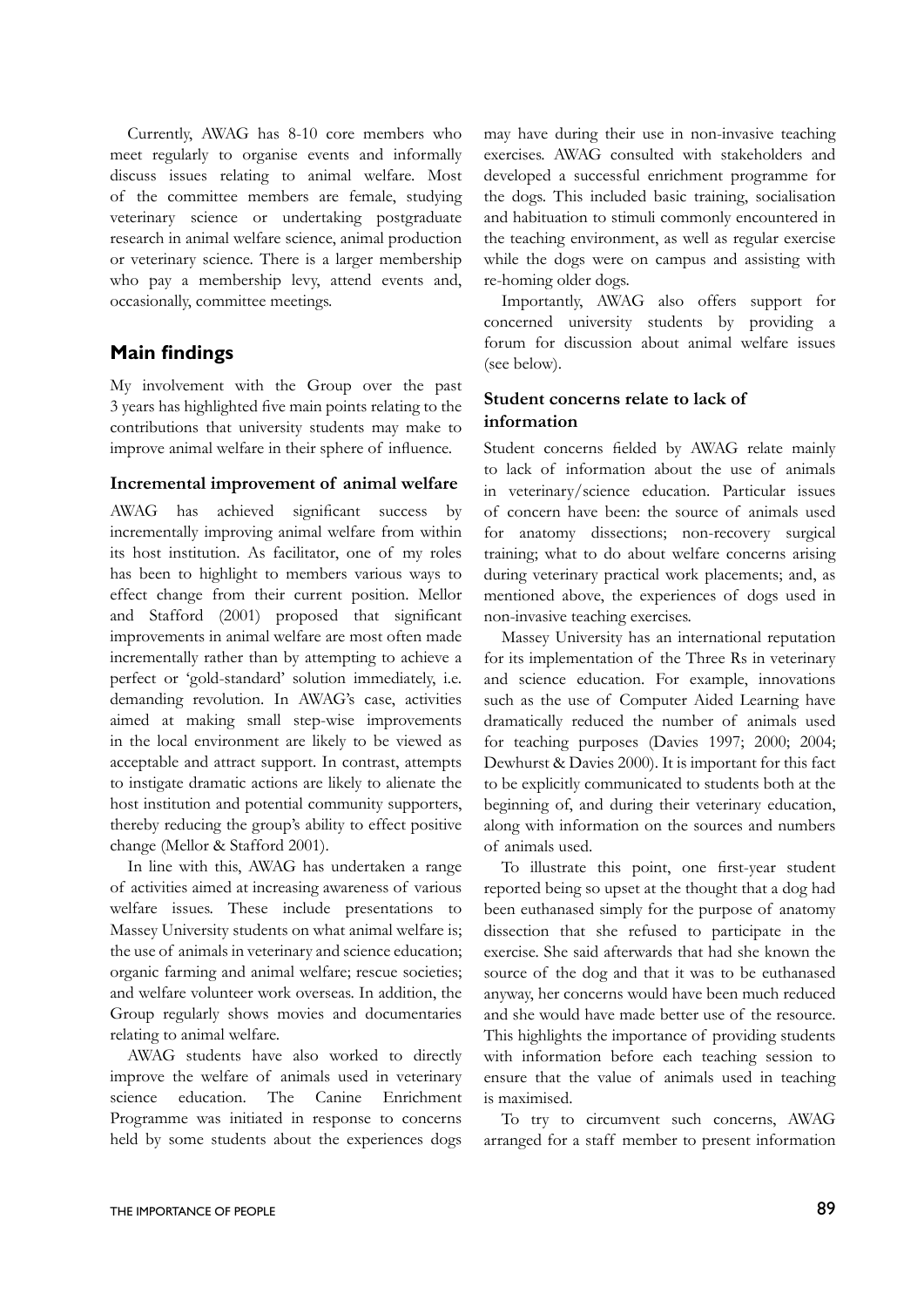on animal use in the veterinary science degree – this lunchtime session was exceptionally well attended and some of this information is now routinely presented to first-year veterinary students before they begin their dissections. In addition, AWAG members draw the existence of the Group and its role to the attention of the first-year class at the beginning of each year.

#### **Group activities reflect the philosophy of members**

The objectives and activities of groups formed around emotionally charged issues such as some of those related to animal welfare depend strongly on the personal philosophies of their members. Initially, AWAG included several members holding viewpoints more consistent with animal rights than welfare; these members are credited for their initiative and passion in founding the Group. Unfortunately, several of these members became disillusioned by the generally moderate position and conservative activities agreed upon by the Group, and left relatively early on, partly for this reason. This was a loss to AWAG as a range of viewpoints is valuable for exploring welfare issues in depth.

As AWAG's membership has changed, its objectives and activities have evolved. In keeping with the philosophy of the founding members, early events included a community screening of the animal rights documentary 'Earthlings'. In contrast, the current membership is more involved in the Canine Enrichment Programme and organising scientific experts to discuss various animal welfare issues with interested students. I see these types of activities as more sustainable and aligned with the incremental improvement strategy.

# **Affiliation with a university confers advantages and responsibilities**

Affiliation with, and support from, a university host confers both advantages and responsibilities on the Group, particularly on the staff facilitator. AWAG has enjoyed a number of advantages as a result of being hosted by Massey University. These include access to physical resources and meeting spaces and opportunities to apply for funding to support the group's activities, e.g., UFAW link funding was used to buy supplies for the Canine Enrichment Programme. In addition, we have had access to world experts in areas such as animal welfare science, animal behaviour, and veterinary medicine.

With these advantages come responsibilities to our university host. The animal-based research and teaching at the university, although fully approved by the mandatory animal ethics committee system (Mellor & Bayvel 2008), could nevertheless attract the attention of some animal rights groups. Therefore, AWAG members decided to limit engagement as a group with organisations such as Save Animals From Exploitation (SAFE). In other words, members are free to participate in events organised by these groups as individuals but not under AWAG's banner. We felt that alignment with more extreme groups would limit our ability to improve welfare within our local environment. As a facilitator, I periodically inform the head of my institute of the group's activities; I see this as important to prevent misconceptions about the group and its intentions among university staff.

### **Some Massey veterinary students appear confused about the difference between animal rights and welfare**

The differences between animal rights and animal welfare are discussed with first-year veterinary students as part of their formal course work. However, AWAG has received several anecdotal reports suggesting that there is confusion among veterinary students about the distinction. For example, veterinary science students within AWAG report that some of their peers are reluctant to engage with the Group for fear of being labelled an 'animal rightest'. For those with a strong 'animal use' philosophy, AWAG may indeed be perceived as an animal rights group, despite its moderate position on the rights-welfare continuum. Even those students who themselves have a clear understanding of the distinction may feel uneasy about openly engaging in animal welfarerelated activities if they believe that there might be confusion in the wider veterinary profession, i.e. their potential employers.

It is currently unknown whether these perceptions are held only by a small proportion of the veterinary student population or instead reflect more widespread confusion and unease. There would be merit in exploring the extent to which this confusion actually exists within the veterinary student population and, in fact, the wider veterinary profession in New Zealand.